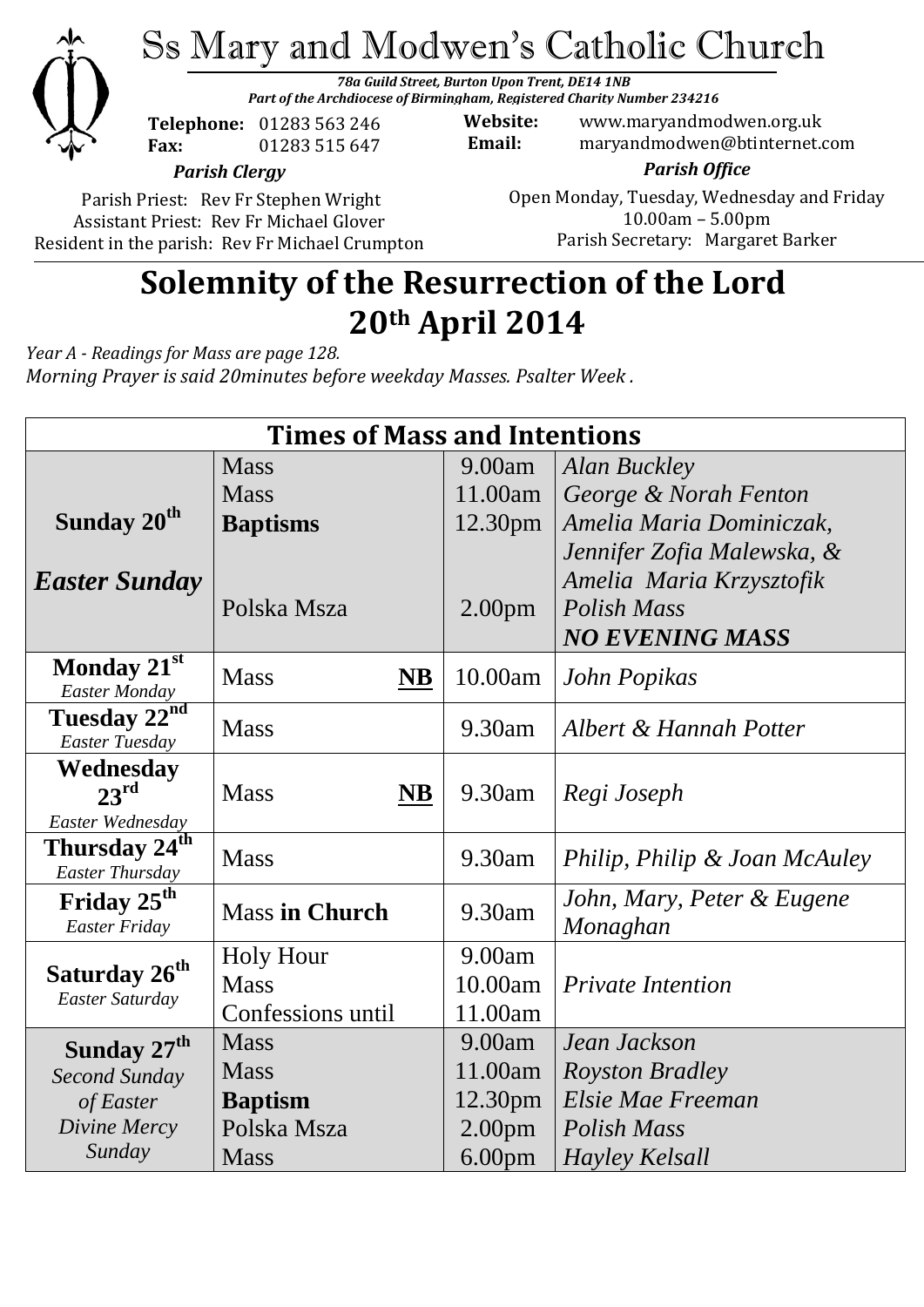### **Please pray for all the sick and housebound of the Parish:**

Kathleen Benson, David Hughes, Eileen Lee, Pat Bolton, Mary Burnside, David Hastilow, Maureen & Sidney Parker, Irene Hill, Olive Wilson, Eve Goode, Sarah Pursglove, Marjorie Staley, Marie Gibson, Martin Halligan, Martin Goddard, Merlin Joseph, Mary Hyde, Baby Katie, Betty Gould, Michael Wright, Tony Kerr-Delworth, Fr Bernard Shaughnessy, Mary Conway, Baby Tomasz Weedon, Kay Elizabeth Webster, Kirsty Freeman, Peter Hunt, Jonjo Finnegan, Michael Cobley, Russ Simpson, Brian & Rita Baldock, Joe & Marg Emery, Baby Niamh Rodriguez, Sylvia Breen, John Wain, Fr Rob Taylerson, Pete & Sue Hughes, Baby James Kersey, Baby Elsie Mae Freeman, Anne Cope, Alastair Furness, Damian Walsh, Arthur Walsh, Thomas McHugh, David Priest, Viv Saunders, Roz Fleetwood, James Cull, Isabel Kinsella, Paddy Griffin, Joan Maguire.

### **Lord Grant Eternal Rest to those who have died recently:** Rosa Wagstaff.

**Offertory Collection:** £370.02 (non Gift Aid); £382.89 (Gift Aid) Standing orders £460 (Gift Aid) thank you for your generosity.

Building & Development Fund – £428.27 Building & Development Fund running total: £30,958.90

This Weekend – Second Collection – Building & Development Fund Next Weekend – Second Collection – Building & Development Fund 4<sup>th</sup> May – Second Collection – Building & Development Fund

### **For Next Sunday 27th April: - Please Pray for the Priests READERS and Seminarians of the Diocese:**

G Marshment, S Barke, S Radford **EUCHARISTIC MINISTER** Sunday – Rev Fr James Fasakin J Joseph, J Fisher, M Noble Monday – Rev Fr Stephen Fawcett

J Dawe, J Gibson Tuesday – Rev Fr Prem Jayalath Fernando L Farrington, K Farrell, A Dyche Wednesday – Rev Fr Christopher Fitzpatrick **TEA & COFFEE** Thursday – Rev Fr Paul Fitzpatrick

Rose & Beckie/Mena & Denis/John & Cathy Friday – Rev Fr Martin Flatman **CASHIERS** Saturday – Rev Fr John Flynn

# **CHURCH CLEANING**

Jane M, Graham & Maureen

## **FLOWERS**

Irene & Monica

### **PIETY SHOP**

Sarah & Marc, Anne, 6pm on request

Sarah & Marc Sunday Next – Rev Fr Timothy Ford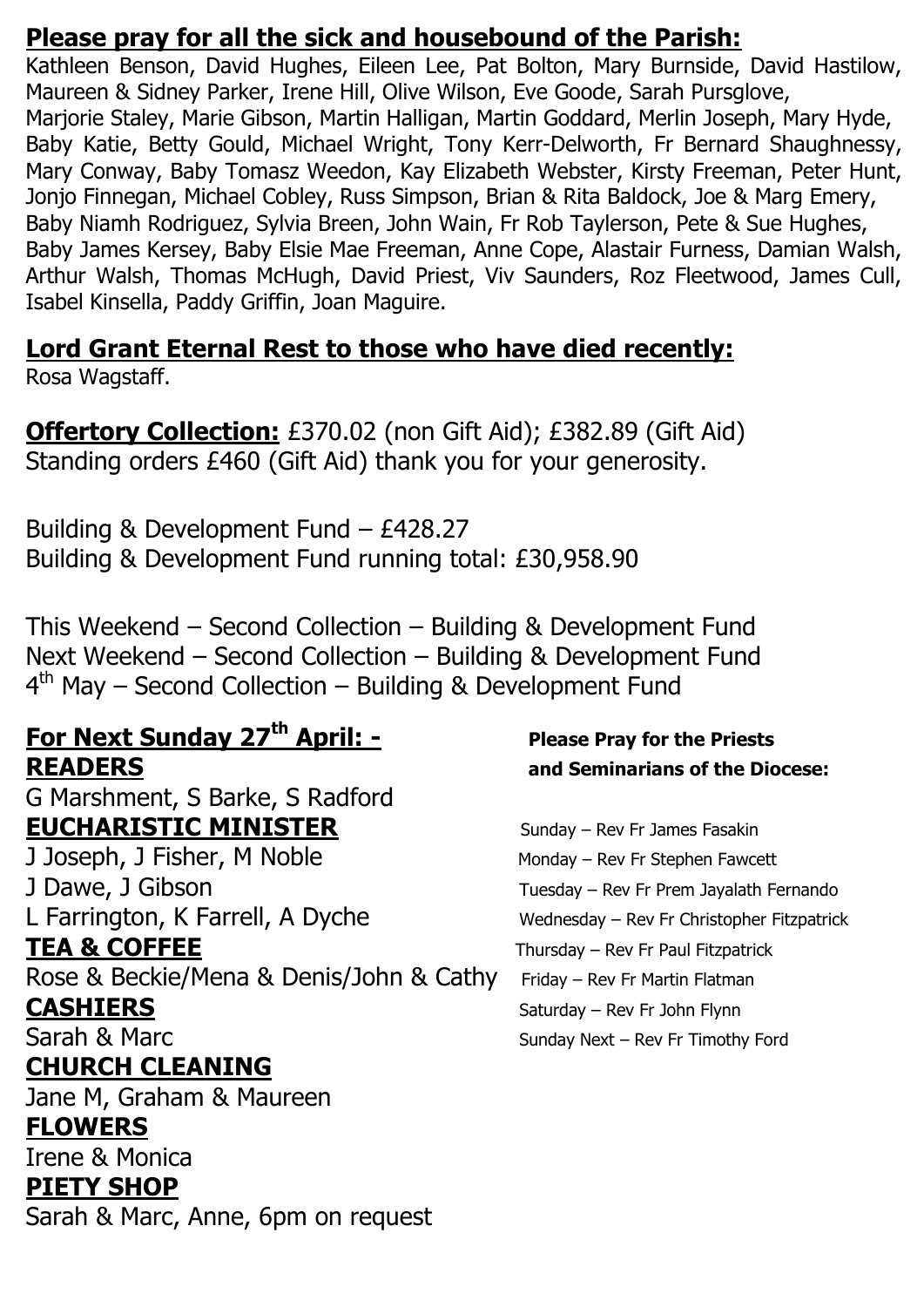**THE EASTER SEASON:** The fifty days from the Sunday of the Resurrection to Pentecost Sunday are celebrated in joy and exultation as one feast day, indeed as a "great Sunday".

**EASTER WALK WITH ME** Prayer booklets and calendars are available at the back of Church. Please give a donation in the marked wall box, if you wish to. **EASTER BIBLE ALIVE** available from the Stephen Room.

**PARISH LOTTERY:** Last week 114 numbers played. Winning Number -33, P McGinty - £57.00. Congratulations, your cheque can be collected this weekend.

**OFFERTORY ENVELOPES:** The new envelopes are ready for collection from the Stephen Room after Mass **TODAY**. For more information about the envelopes and Gift Aid please contact the Parish Office.

**WALSINGHAM PILGRIMAGE:** We are sorry that there is such a low level of interest in this pilgrimage this year that it is not realistic to commit to organising and paying for a coach. Sorry for any inconvenience. There is a coach going from Silverdale and Madley which stops on the A50 services not far from Burton. If you wish to join them there please contact Deacon Neil Adlington 01782 624325. The cost is £20 per person.

**200 CLUB:** Prizes for April 2014 are:  $1<sup>st</sup> - 165 - Mrs$  I Hill,  $2<sup>nd</sup> - 164 -$ Mrs M Leece, 3rd – 153 – Mrs R Taylor. April Prizes can be collected and subscriptions for 2014 can paid after the 9am  $\&$  11am Masses on Sunday 4<sup>th</sup> May. You can, of course, place subscriptions in an envelope marked with your NAME & NUMBER and hand it in at the presbytery, if you so wish. There are quite a few numbers not yet taken up. So, if you would like to subscribe, please see Mike Pearson or contact the Parish Office. The subscription is £1 per month, with monthly prizes of £50, £20 and £10.

**PERMANENT DEACONS' MASS – Saturday 7th June:** This year marks the 25<sup>th</sup> Anniversary of the first ordinations to the Permanent Diaconate in our Diocese. To mark this anniversary Archbishop Bernard is celebrating Mass at St Chad's Cathedral on Saturday  $7<sup>th</sup>$  June at 11am with the Deacons who minister in the Diocese. The Mass will also celebrate and pray for all the Deacons who have died, including, of course, Deacon Henry. All are welcome to the Mass. **SCRIPTURE QUOTES FOR ST MODWEN'S SCHOOL:** Thank you to everyone who made suggestions for the new school building. We have chosen the fifteen quotes, which we will publish on a sheet in due course. **ST MODWEN'S CATHOLIC PRIMARY SCHOOL:** The Governing Body is currently recruiting for a number of new posts for September 2014: Deputy Head Teacher (closing date 28<sup>th</sup> April), two Class Teachers (closing date 9<sup>th</sup>) May) and a number of Support Staff posts. Please visit the school website for details and application forms or contact the school office for more information or to arrange a visit. (012893 239050)